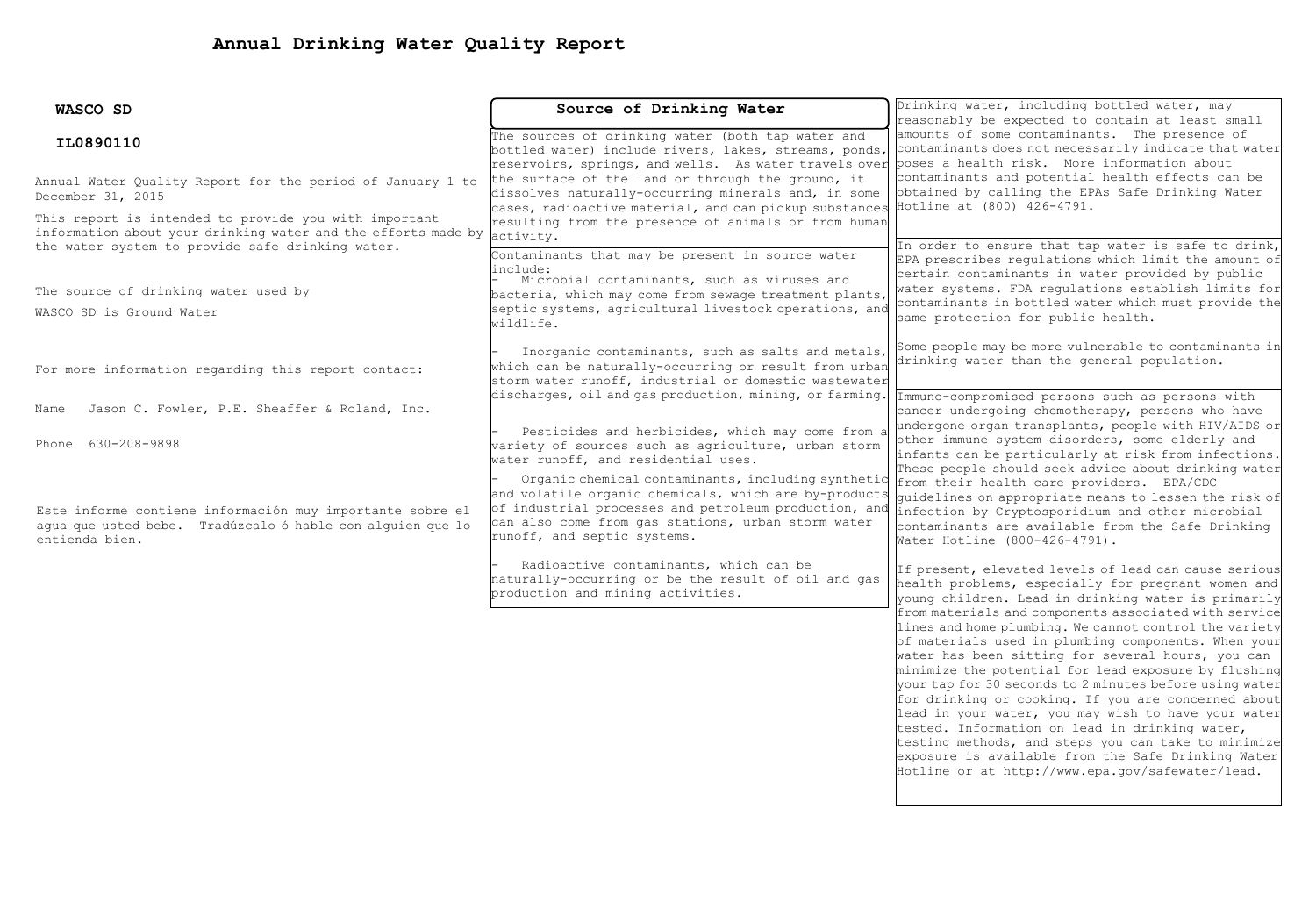#### **Source Water Information**

| Source Water Name |                           | Type of Water | Report Status Location |                                 |  |
|-------------------|---------------------------|---------------|------------------------|---------------------------------|--|
| WELL 1 (00915)    | EASTERN END OF CARL       | GW            | Active                 | EAST END OF CARL SANDBURG RD    |  |
| WELL 2 (01402)    | NEAR ELEVATED TANK        | GW            | Active                 | NEAR ELEVATED TANK              |  |
| WELL 3 (01763)    | EAST OF CAMPTON CROSSINGS | GW            | Active                 | 40 W 131 Campton Crossing Drive |  |

#### **Source Water Assessment**

We want our valued customers to be informed about their water quality. If you would like to learn more, please feel welcome to attend any of our reqularly scheduled meetings. The source water assessment for our supply has been completed by the Illinois EPA. If you would like a copy of this information, please stop by the District office or call at 630-443-0111. To view a summary version of the completed Source Water Assessments, including: Importance of Source Water; Susceptibility to Contamination Determination; and documentation/recommendation of Source Water Protection Efforts, you may access the Illinois EPA website at http://www.epa.state.il.us/cgi-bin/wp/swap-fact-sheets.pl.

Source of Water: WASCO SD To determine Wasco Sanitary District's susceptibility to groundwater contamination, information obtained during a Well Site Survey performed by the Illinois Rural Water Association on April 22, 1999 was reviewed. Based on this information, one potential source of contamination was identified within proximity tof the water supply's wells: a sanitary sewer.The Illinois EPA does not consider the water supply's source water susceptible to contamination. This determination is based on a number of criteria including: monitoring conducted at the monitoring conducted at the entry point to the distribution system; and the available hydrogeologic data on the wells. In anticipation of the U.S. EPA's proposed Ground Water Rule, the Illinois EPA has determined that the Wasco Sanitary District's source water is not vulnerable to viral contamination. This determination is based upon the completed evaluation of the following criteria during the Vulnerability Waiver Process: the supply's wells are properly constructed with sound integrity and proper site conditions; a hydrogeologic barrier exists that should prevent pathogen movement; all potential routes and sanitary defects have been mitigated such that the source water is adequately protected; monitoring data did not indicate a history of disease outbreak; and a sanitary survey of the water supply did not indicate a viral contamination threat. Because the supply's wells are constructed in a confined aquifer, that should minimize the movement of pathogens into the wells, well hydraulics were not considered to be a significant factor in the vulnerability determination. Hence, well hydraulics were not evaluated for this groundwater supply.

# **2015 Regulated Contaminants Detected**

## **Coliform Bacteria**

| Maximum           |                               |          |                   | Total Coliform Highest No. of Fecal Coliform or E.Total No. of Positive Violation | Likely Source of Contamination        |
|-------------------|-------------------------------|----------|-------------------|-----------------------------------------------------------------------------------|---------------------------------------|
| Contaminant Level | Maximum                       | Positive | Coli Maximum      | E. Coli or Fecal                                                                  |                                       |
| $\frac{Goal}{}$   | Contaminant                   |          | Contaminant Level | Coliform Samples                                                                  |                                       |
|                   | Level                         |          |                   |                                                                                   |                                       |
|                   | l positive<br>monthly sample. |          |                   |                                                                                   | Naturally present in the environment. |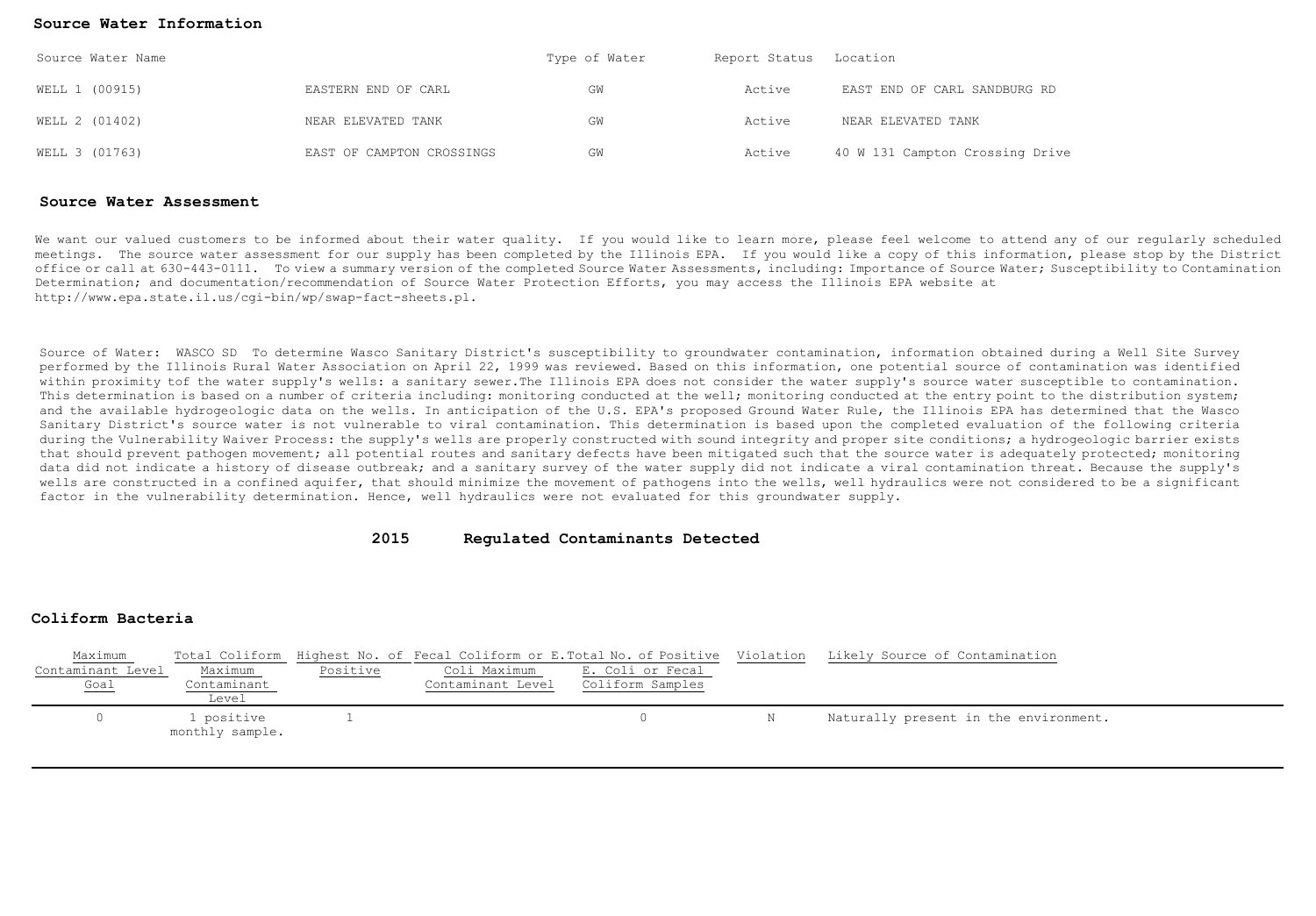# **Lead and Copper**

#### Definitions:

Action Level Goal (ALG): The level of a contaminant in drinking water below which there is no known or expected risk to health. ALGs allow for a margin of safety. Action Level: The concentration of a contaminant which, if exceeded, triggers treatment or other requirements which a water system must follow.

| Lead and Copper | Date Sampled | MCLG | Action Level<br>(AL) | 90th<br>Percentile | # Sites Over AL | Units | Violation | Likely Source of Contamination                                                                                |
|-----------------|--------------|------|----------------------|--------------------|-----------------|-------|-----------|---------------------------------------------------------------------------------------------------------------|
| Copper          | 2015         | 1.3  | 1.3                  | 0.26               |                 | ppm   | N         | Erosion of natural deposits; Leaching from wood<br>preservatives; Corrosion of household plumbing<br>systems. |
| Lead            | 2015         |      | 15                   | 2.3                |                 | ppb   | Ν         | Corrosion of household plumbing systems;<br>Erosion of natural deposits.                                      |

### **Water Quality Test Results**

|                                   | Maximum Contaminant Level Goal or MCLG: The level of a contaminant in drinking water below which there is no known or expected risk to health. MCLGs allow for<br>a margin of safety.                                                              |
|-----------------------------------|----------------------------------------------------------------------------------------------------------------------------------------------------------------------------------------------------------------------------------------------------|
| Maximum Contaminant Level or MCL: | The highest level of a contaminant that is allowed in drinking water. MCLs are set as close to the MCLGs as feasible using<br>the best available treatment technology.                                                                             |
| or MRDLG:                         | Maximum residual disinfectant level qoal The level of a drinking water disinfectant below which there is no known or expected risk to health. MRDLGs do not reflect<br>the benefits of the use of disinfectants to control microbial contaminants. |
| MRDL:                             | Maximum residual disinfectant level or The highest level of a disinfectant allowed in drinking water. There is convincing evidence that addition of a disinfectant<br>is necessary for control of microbial contaminants.                          |
| Definitions:                      | The following tables contain scientific terms and measures, some of which may require explanation.                                                                                                                                                 |
| ppb:                              | micrograms per liter or parts per billion - or one ounce in 7,350,000 gallons of water.                                                                                                                                                            |
| na:                               | not applicable.                                                                                                                                                                                                                                    |
| Avg:                              | Requlatory compliance with some MCLs are based on running annual average of monthly samples.                                                                                                                                                       |
| ppm:                              | milligrams per liter or parts per million - or one ounce in 7,350 gallons of water.                                                                                                                                                                |